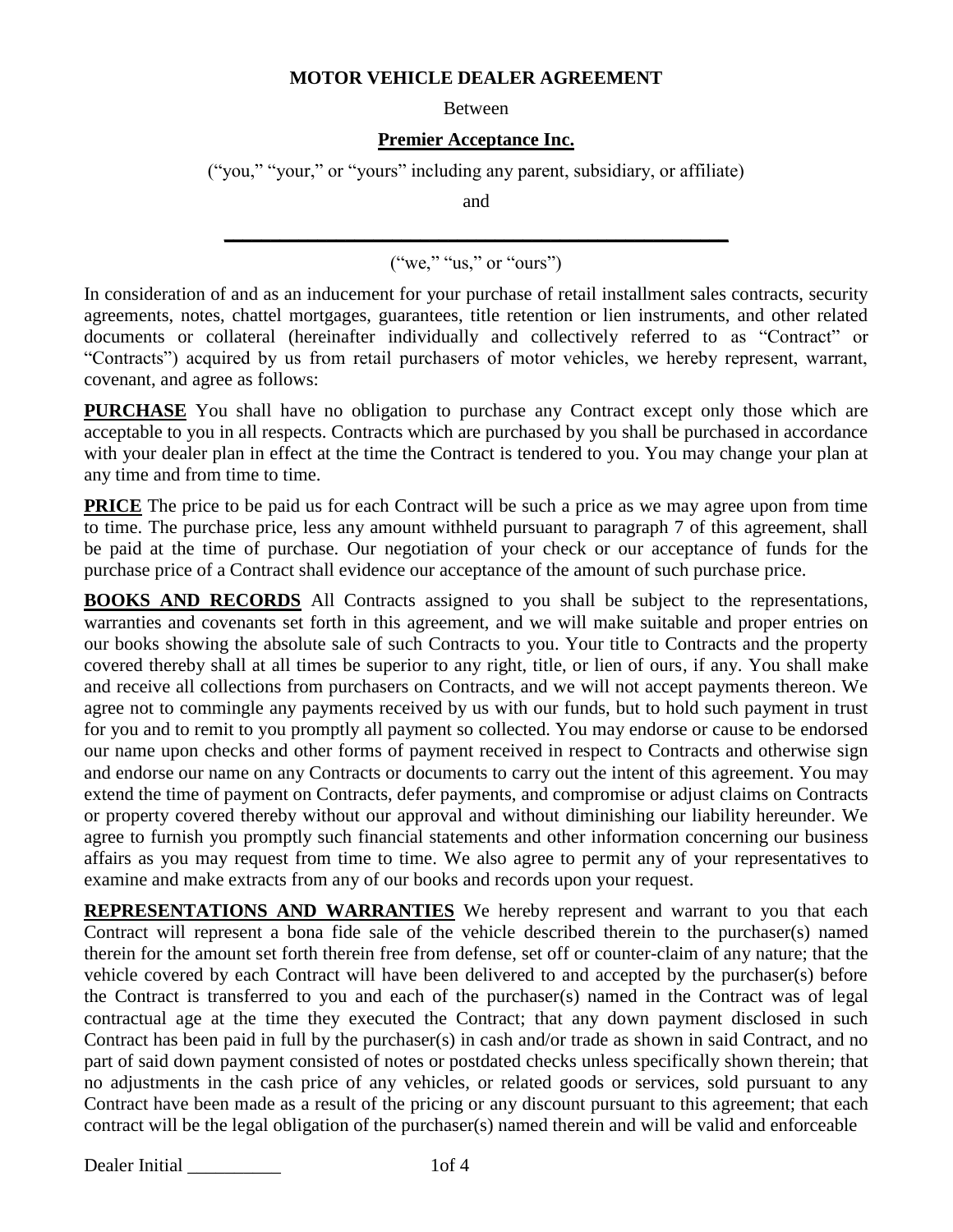in accordance with its terms; that the statements made by the purchaser(s) in the credit statement are true and complete to the best knowledge of the undersigned; that the signatures of the purchaser(s) named in each Contract will be genuine; that before each Contract is assigned to you, we will have complied with all applicable provisions of the Federal Truth In Lending Act and Regulation Z, the Equal Credit Opportunity Act and Regulation B, the Fair Credit Reporting Act, and all other laws and regulations which are applicable to the transaction represented by the Contract; that we will notify each prospective purchaser of your name and address when such purchaser(s) credit statement information is submitted to you for consideration; that we will be the sole and unconditional owner of each Contract assigned to you and no third party except the purchaser(s) named in the Contract will have any interest in the Contract or any vehicle covered by the Contract; that the security interest created by the Contract will be a valid prior security interest in any vehicle covered by the Contract and we will have taken all action which is necessary to create, and perfect the security interest in any vehicle covered by the Contract within 20 days following the date of the Contract; and that all financial statements which we have delivered to you and all financial statements which we may hereafter deliver to you fairly and accurately present our financial condition on the dates thereof and disclose all of our liabilities, and there has been no material adverse change in our financial condition since the most recent of such financial statements except as we have disclosed to you in writing.

All of the foregoing representations and warranties are made to induce you to purchase said Contracts, and if there is any breach of the Dealer Agreement or any breach of any representations or warranties herein with respect to any Contract, without regard to your or our knowledge or lack of absolute warranty knowledge with respect thereto, or your reliance thereon, we will, on demand, purchase such Contract from you for the then remaining unpaid balance owing on such Contract, together with all costs incurred by you, less your unearned finance charges; and, each of the foregoing representations and warranties shall survive the execution and delivery of this agreement and the assignment of each Contract to you, and shall continue in full force and effect until all Contracts which you have acquired from us have been paid in full and we have performed all of our obligations to you hereunder.

**DEALER ASSIGNMENT** We will sell and assign all of our right, title and interest in the Contracts to you without recourse as to payment of the purchaser's obligation, except that notwithstanding any other provisions of this agreement to the contrary and as may be otherwise provided in this agreement between us or in the individual Contracts assigned to you, all Contracts purchased by you covering commercial vehicles used for long distance hauling, commercial vehicles of more than 3/4 ton capacity, buses, cars used for taxi or "you drive it" service, vehicles sold to relatives or employees, or where otherwise specifically agreed upon, will bear our full recourse endorsement, and we guarantee payment of the unpaid balance on the Contract upon your demand. We give you full power to collect and discharge the Contract and to take all legal or other proceedings as we could take except for its assignment to you.

**DISPOSITION OF REPOSSESSED VEHICLES** You shall have the right to store on our premises without cost to you any repossessed vehicles covered by the Contracts and while thus stored, we shall be the bailee of the vehicle and shall exercise reasonable care in the safekeeping and preservation of the vehicle. The sale of a repossessed vehicle shall be conducted in a commercially reasonable manner in conformity with the Uniform Commercial Code. If the proceeds from the sale of the repossessed vehicle exceed the sum of the net unpaid balance on a Contract, plus the cost of putting the vehicle into saleable condition and any selling, repossession and out-of-pocket expenses, the amount of such excess will be returned to the customer.

Any repurchase of Contracts made by us pursuant to this agreement shall include your rights and obligations with respect to the repossessed vehicle, and shall be assigned without any express or implied warranty of any kind by you and shall be without recourse against you.

Dealer Initial 2-4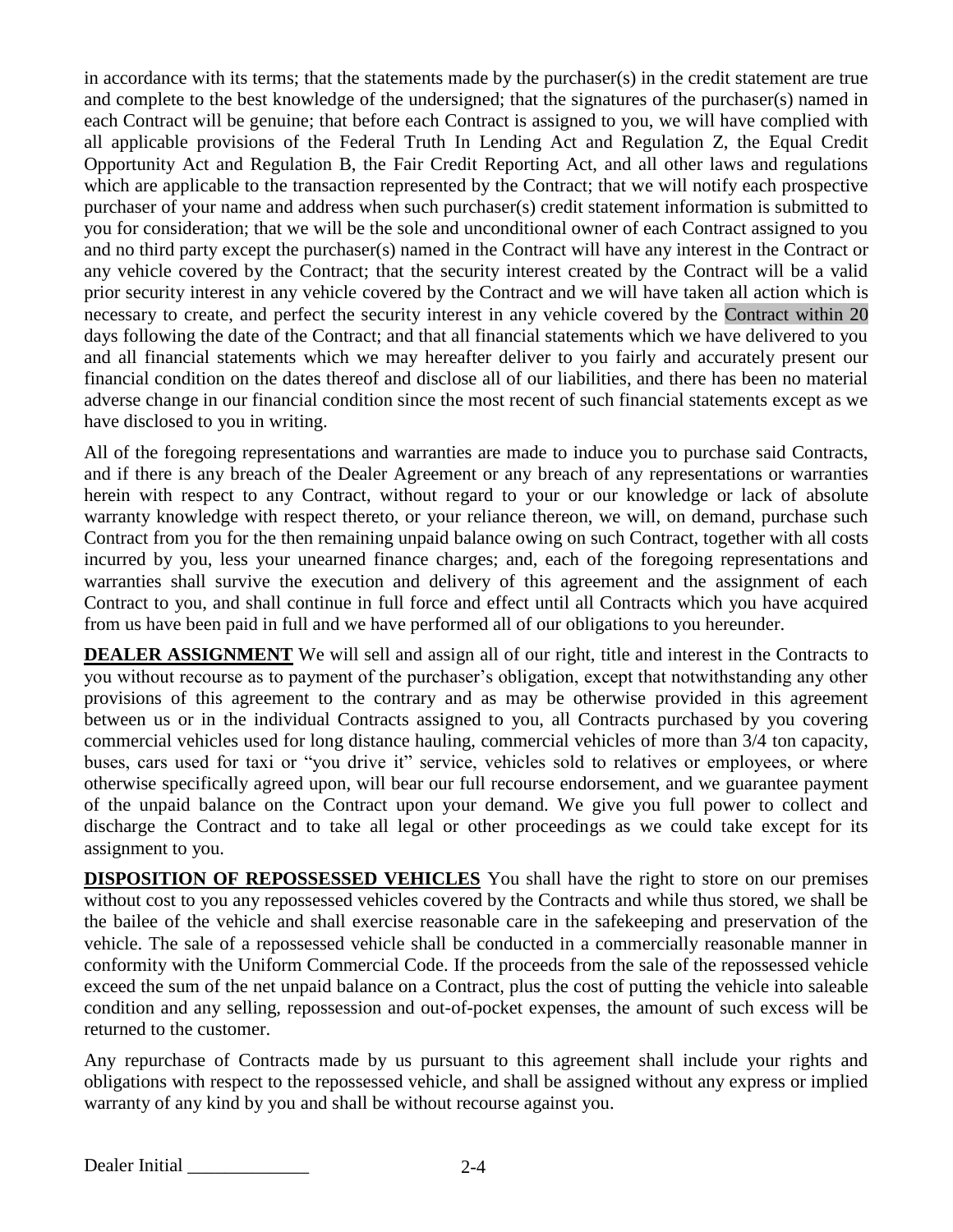**INDEMNITY** We agree to indemnify you and hold you harmless from all damages, losses, and expenses you may sustain by reason of any claim or defense which may be asserted against you and which is related to any Contract we assign to you. We agree to hold you harmless from all damages, losses, or expenses you may sustain if we fail to perform any term or provision of this agreement, or if any representation or warranty contained herein proves untrue or misleading. Without limiting in any manner the generality of the foregoing indemnity provisions, we specifically agree to hold you harmless from all damages, losses, or expenses which you may sustain by reason of our failing to comply with any applicable provisions of the Federal Truth In Lending Act and Regulation Z, the Equal Credit Opportunity Act and Regulation B, the Fair Credit Reporting Act and the laws and regulations of this state in connection with any Contract or transaction represented thereby. We also agree to indemnify you against claims asserted against you for amounts already paid to us or to you, which claims might have been asserted against us if the Contract had not been assigned. Further, if any purchaser fails or refuses to make any payments on any Contract on the ground that the Contract is subject to any claim, counterclaim, or defense he may have against us, we agree to repurchase such Contract from you upon demand by you by paying to you the gross unpaid balance of the Contract, less unearned finance charges. You shall not have any responsibility or obligation to perform any express or implied warranty by us to the purchasers under any Contract.

**WAIVER AND MODIFICATION** We waive notice of nonpayment, protest, and notice of protest on Contracts, notice of the acceptance of this and all other notices to which we might otherwise be entitled by law. You may hold and apply any money, property or Contracts of ours which may come into your possession, to any amounts owing by us hereunder. Your failure to exercise any right hereunder shall not be considered as a waiver of said right, but all rights and remedies contained herein shall be cumulative and not alternative. We shall be responsible for the legal validity or sufficiency of any forms of Contracts or other documents not furnished us by you. No waiver, modification or change of the agreement shall be valid unless accepted by you in writing. You may extend the time for payment of any Contract from time to time without our consent or notice to us and without affecting our liability to you under this agreement or on the Contract. If it becomes necessary for you to engage an attorney to enforce any of the terms of this agreement, we agree to pay you reasonable attorneys' fees in addition to all other amounts owed thereon.

**NOTICES** All notices and other communications under this agreement will be in writing and will be deemed to have been duly given if delivered or mailed first class postage prepaid:

If to you, to:

with a copy to:

or to you at such other address you will have furnished to us in writing.

If to us to the address shown below or to us at such other address as we will have furnished to you in writing.

**ARBITRATION** Any controversy or claim arising out of or relating to this agreement or the breach thereof shall be settled by arbitration administered by the American Arbitration Association under its Commercial Arbitration Rules. Judgment on the award rendered by the arbitrator(s) may be entered in any court having jurisdiction thereof. Any arbitration proceeding provided for by this section shall take place in Indianapolis, Indiana and shall be subject to Indiana law.

| Dealer Initial |
|----------------|
|----------------|